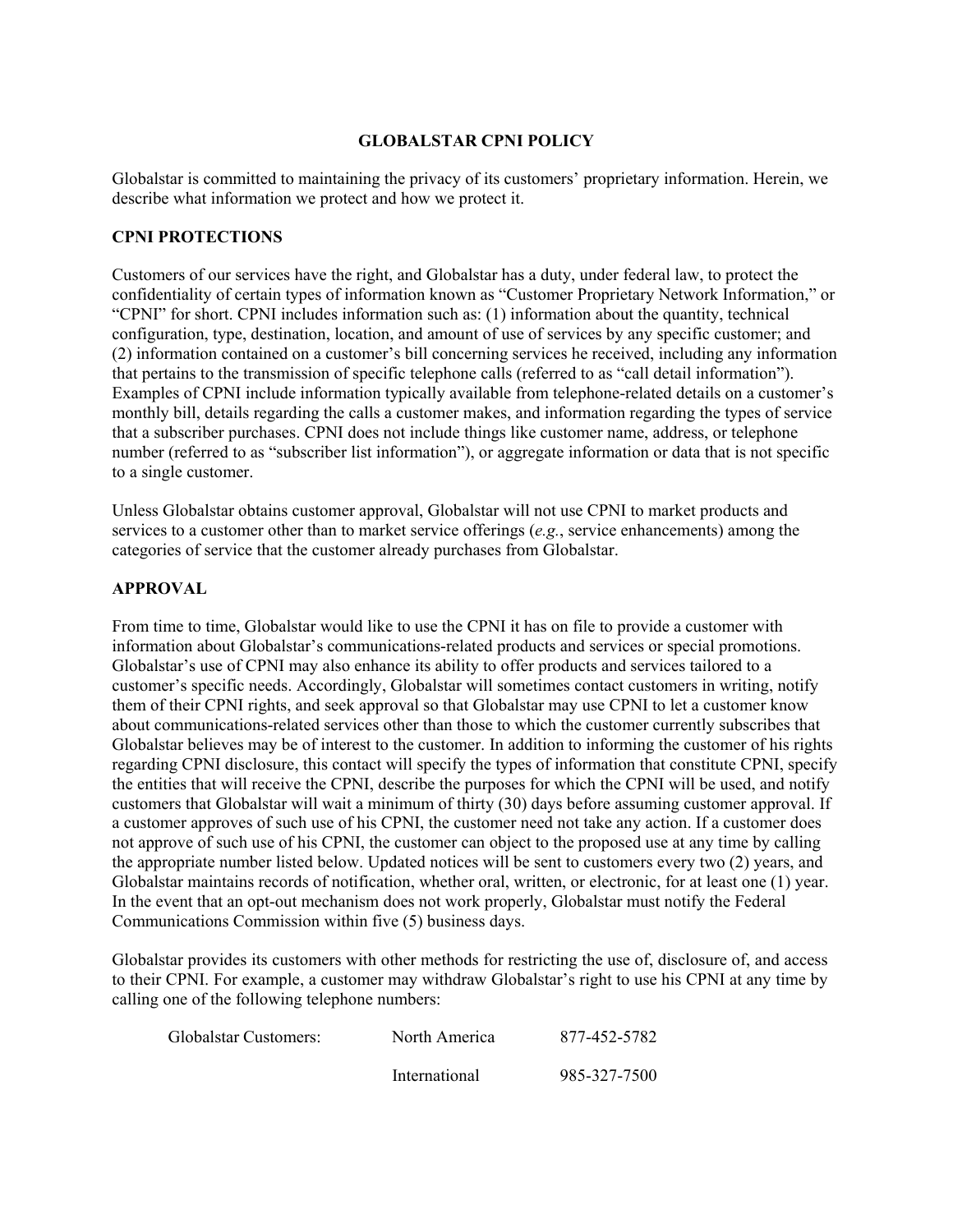If a customer denies or restricts his approval for Globalstar to use his CPNI, there is no impact on how Globalstar provides any services to which the customer subscribes. Any denial or restriction of a customer's approval remains valid until the customer affirmatively revokes or limits such approval or denial.

In some instances, Globalstar will want to share a customer's CPNI with its independent contractors and joint venture partners in order to provide the customer with information about Globalstar's communications-related products and services or special promotions. Prior to sharing a customer's CPNI with its independent contractors or joint venture partners, Globalstar will obtain written permission from the customer to do so.

#### **CUSTOMER AUTHENTICATION**

Federal privacy rules require Globalstar to authenticate the identity of its customer prior to disclosing CPNI. Customers calling Globalstar's customer service center can discuss their services and billings with a Globalstar representative once that representative has verified the caller's identity. Globalstar customer service personnel use Interactive Voice Response (IVR) technology to verify the customer's identity during customer-initiated telephone calls. Globalstar will only release CPNI during a customer-initiated telephone call if the customer's identity is verified. If Globalstar customer service personnel cannot authenticate the identity of the customer through the IVR system, the Globalstar representative will attempt to verify the customer's identity through obtaining detailed account information name on account, account address, phone number, email address, and device electronic serial number. If the customer cannot be verified by either IVR or multi-factor account information, the Globalstar representative will only release call detail information by sending it to the customer's email address of record or by calling the customer at the telephone number of record.

#### **NOTIFICATIONS OF CERTAIN ACCOUNT CHANGES**

Globalstar will notify customers immediately of certain account changes, including changes to a customer's online account, password, password authentication information, or address of record. This notification does not reveal the changed information. This notification, which will take place through voicemail, e-mail, or mail to the relevant telephone number or address of record, provides an additional measure of security against changes to an account without the customer's knowledge.

Globalstar customer service personnel will respond to requests for changes to a customer's online accounts, passwords, password authentication information, or address of record during a customer-initiated telephone call only if the customer's identity has been verified by the IVR system or multi-factor account information. If Globalstar customer service personnel cannot authenticate the identity of the customer through the IVR system or multi-factor account information, they will inform the customer of the need for additional validation in order to proceed. Specifically, customer service personnel will inform the customer that he will need to terminate the customer-initiated telephone call and call the customer back on his telephone number of record before proceeding. If there is no response to this call, Globalstar customer service personnel will send an e-mail to the customer's e-mail account of record. Written notification to the address of record will only be sent if there is no response to either voice or e-mail requests for confirmation.

#### **DISCLOSURE OF CPNI**

Globalstar may disclose CPNI in the following circumstances: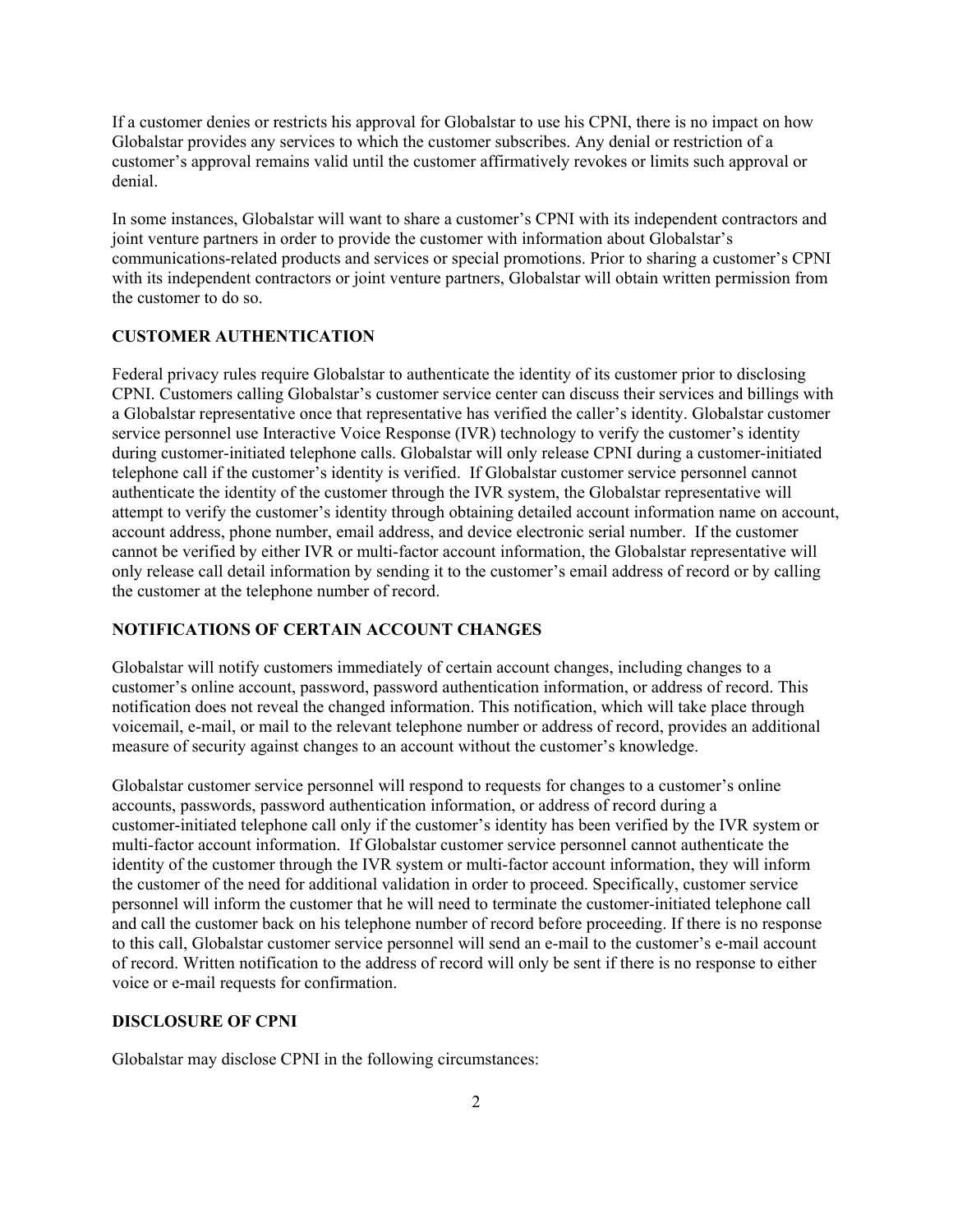- When the customer has approved use of their CPNI for Globalstar and/or its joint venture partners and independent contractors (as the case may be) for sales or marketing purposes.
- When disclosure is required by law or court order.
- To protect the rights and property of Globalstar or to protect customers and other carriers from fraudulent, abusive, or unlawful use of services.
- To provide services to the customer, including assisting the customer with, for example, repair services.
- To bill or collect for services.

#### **PROTECTING CPNI**

Globalstar uses numerous methods to protect CPNI. These methods include software enhancements that identify whether a customer has approved use of its CPNI (*i.e.*, the status of a customer's CPNI approval can be clearly established). In addition:

- All online access to CPNI is password protected and the password is not prompted by asking for readily available biographical information or account information;
- All Globalstar customer service personnel are trained on how CPNI is to be protected and when it may or may not be disclosed; and
- All marketing campaigns are reviewed by a Globalstar supervisory committee to ensure that all such campaigns comply with applicable CPNI rules (*e.g.*, sales personnel must obtain supervisory approval of any outbound marketing request for customer approval, records of compliance are retained for a minimum of one (1) year).

Globalstar maintains records of its own sales and marketing campaigns that utilize customer CPNI as well as those of its joint venture partners and/or independent contractors (if applicable). These records include a description of the campaign, the specific CPNI that was used in the campaign, and what products and services were offered as part of each campaign. Globalstar also keeps records of all instances in which CPNI is disclosed to third parties or where third parties were allowed access to customer CPNI. Globalstar retains these records for a minimum of one (1) year.

Globalstar will not release CPNI during customer-initiated telephone contact without first authenticating the customer's identity in the manner set forth herein. Violation of this CPNI policy by any Globalstar employee will result in disciplinary action against that employee as set forth in the Globalstar Employee Handbook.

## **BREACH OF CPNI PRIVACY**

In the event Globalstar experiences a privacy breach and CPNI is disclosed to unauthorized persons, federal rules require Globalstar to report such breaches to law enforcement. Specifically, Globalstar will notify law enforcement no later than seven (7) business days after a reasonable determination that such breach has occurred by sending electronic notification through a central reporting facility to the United States Secret Service and the Federal Bureau of Investigation. Globalstar generally cannot inform its customers of the CPNI breach until at least seven (7) full days following notification to law enforcement, and may only do so at that time if law enforcement agents have not requested that it further postpone disclosure. Additionally, Globalstar is required to maintain records of any discovered breaches, notifications to law enforcement regarding the breach, law enforcement's response (if any) to the notifications, and notifications made to customers. These records will include, if available, the date that